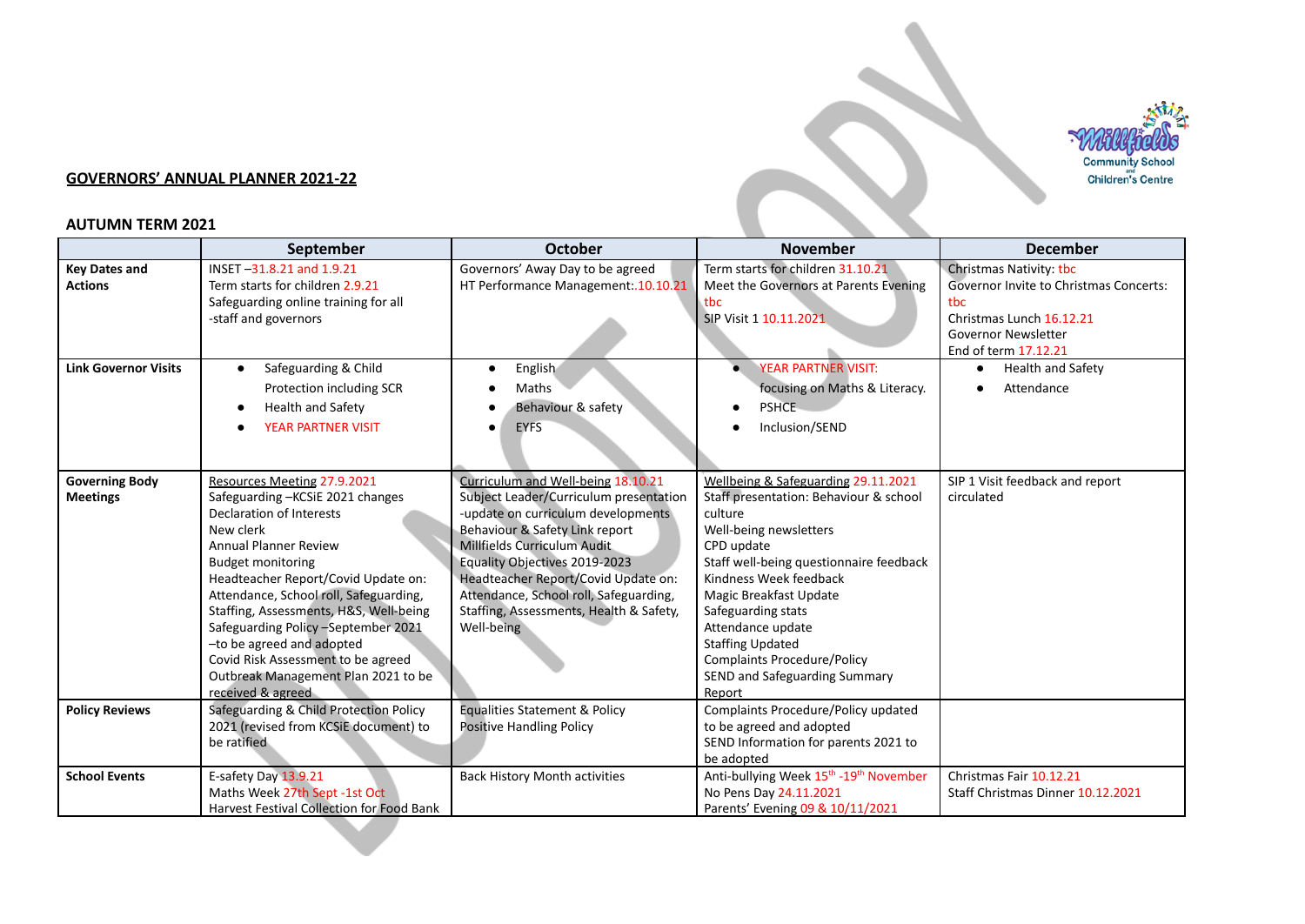## **SPRING TERM 2022**

|                                          | January                                                                                                                                                                                                                                                                                                           | <b>February</b>                                                                                                                                                                                                                                                                                   | <b>March</b>                                                                                                                                                                                                                                                                                                  |
|------------------------------------------|-------------------------------------------------------------------------------------------------------------------------------------------------------------------------------------------------------------------------------------------------------------------------------------------------------------------|---------------------------------------------------------------------------------------------------------------------------------------------------------------------------------------------------------------------------------------------------------------------------------------------------|---------------------------------------------------------------------------------------------------------------------------------------------------------------------------------------------------------------------------------------------------------------------------------------------------------------|
| <b>Key Dates</b>                         | Term starts for children 4.1.2022<br>Governors' School Tour tbc                                                                                                                                                                                                                                                   | Term starts for children 21.2.2022<br>SIP Visit 1 23.02.2022                                                                                                                                                                                                                                      | Meet the Governors at Parents' Evening tbc<br><b>Governor Newsletter?</b>                                                                                                                                                                                                                                     |
| <b>Link Governor Visits</b>              | Safeguarding and Child Protection<br>YEAR PARTNER VISIT: Focus on Foundation<br>Curriculum subjects - Geography, History,<br>Music, PE. How are they taught?<br>Expectations? Learning engagement?<br>English<br>Maths                                                                                            | Inclusion and SEND<br>Attendance<br><b>Music</b><br>PHSCE and SRE                                                                                                                                                                                                                                 | YEAR PARTNER VISIT: Meeting with Age<br>Phase Leader - focus on Maths and Literacy<br>-attainment plans, interventions and PPG<br><b>Extended School</b>                                                                                                                                                      |
| <b>Governing Body</b><br><b>Meetings</b> | <b>MAG meeting 17.1.2022</b><br>Attainment and Data Report<br>Staffing and teaching profile updates<br>Updates on Behaviour and Safety, Attendance,<br>Safeguarding, Teaching and Learning/Curriculum<br>HR. Resources<br><b>Results of Parent Questionnaire</b><br>SIP 1 Visit Report<br><b>Ambition Targets</b> | Curriculum and Well-being 7.2.22<br>Subject Leader presentation -tbc<br>Headteacher Report/Covid Update on:<br>Attendance, School roll, Safeguarding, Staffing,<br>Assessments, Health & Safety, Well-being, Teaching &<br>Learning, Curriculum<br>Writing update<br>Curriculum on website update | Resources: 14.3.2022<br><b>Budget Update</b><br><b>Budget Monitoring</b><br>Debt Review<br>Indicative budget for 2022-23<br>SIP 2 Visit Report<br>Headteacher Report/Covid Update on:<br>Attendance, School roll, Safeguarding, Staffing,<br>Assessments, H&S, Well-being, Teaching & Learning,<br>Curriculum |
| <b>Policy Reviews</b>                    |                                                                                                                                                                                                                                                                                                                   | <b>Accessibility Plan</b><br><b>SEND Policy</b>                                                                                                                                                                                                                                                   | <b>Pupil Premium Policy</b>                                                                                                                                                                                                                                                                                   |
| <b>School Events</b>                     | Hispanic Week 4th - 7th January                                                                                                                                                                                                                                                                                   | Creative Arts Week: 7th -11th February<br>Safer Internet Day: 8th February<br>Creative Arts Event: Thursday 24th February                                                                                                                                                                         | World Book Day - Thursday 3rd March<br>STEAM Week: 28th March -1st April<br>School Council Parliament Trip: 16th March<br>Parents Evenings: 22nd & 23rd March                                                                                                                                                 |